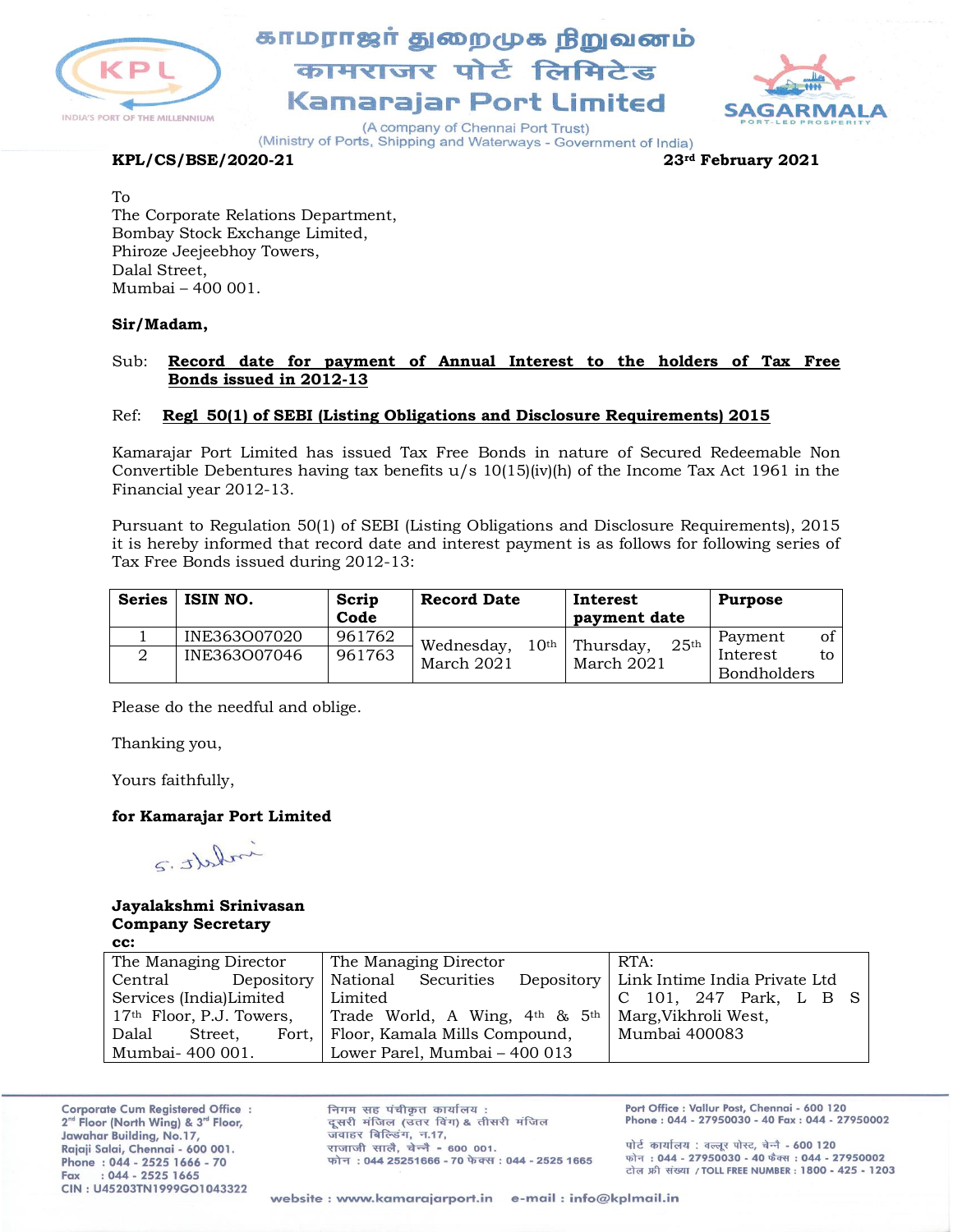

# காமராஜர் துறைமுக நிறுவனம் कामराजर पोर्ट लिमिटेड **Kamarajar Port Limited**



(A company of Chennai Port Trust) (Ministry of Ports, Shipping and Waterways - Government of India)

### **KPL/CS/BSE/2020-21 23rd February 2021**

To

The Corporate Relations Department, Bombay Stock Exchange Limited, Phiroze Jeejeebhoy Towers, Dalal Street, Mumbai – 400 001.

### **Sir/Madam,**

### Sub: **Record date for payment of Annual Interest to the holders of Tax Free Bonds issued in 2012-13**

### Ref: **Regl 51 of SEBI (Listing Obligations and Disclosure Requirements) 2015**

Kamarajar Port Limited has issued Tax Free Bonds in nature of Secured Redeemable Non Convertible Debentures having tax benefits  $u/s$  10(15)(iv)(h) of the Income Tax Act 1961 in the Financial year 2012-13.

Pursuant to Regulation 51 of SEBI (Listing Obligations and Disclosure Requirements), 2015 it is hereby informed that record date and interest payment is as follows for following series of Tax Free Bonds issued during 2012-13:

| <b>Series</b> | ISIN NO.     | Scrip<br>Code | <b>Record Date</b>             | Interest<br>payment date      | <b>Purpose</b>                       |
|---------------|--------------|---------------|--------------------------------|-------------------------------|--------------------------------------|
|               | INE363O07020 | 961762        | 10 <sup>th</sup><br>Wednesday, | Thursday,<br>25 <sup>th</sup> | of<br>Payment                        |
| - 2           | INE363007046 | 961763        | March 2021                     | March 2021                    | Interest<br>to<br><b>Bondholders</b> |

Please do the needful and oblige.

Thanking you,

Yours faithfully,

### **for Kamarajar Port Limited**

indett.2

### **Jayalakshmi Srinivasan Company Secretary**

| ۰.<br>I<br>×<br>×<br>۰.<br>۰.<br>v<br>× |  |
|-----------------------------------------|--|
|                                         |  |

| The Managing Director      |         | RTA:<br>The Managing Director                                                  |  |
|----------------------------|---------|--------------------------------------------------------------------------------|--|
| Central                    |         | Depository   Link Intime India Private Ltd<br>Depository   National Securities |  |
| Services (India)Limited    |         | Limited<br>C 101, 247 Park, L B S                                              |  |
| $17th$ Floor, P.J. Towers, |         | Trade World, A Wing, 4 <sup>th</sup> & 5 <sup>th</sup> Marg, Vikhroli West,    |  |
| Dalal                      | Street. | Fort, Floor, Kamala Mills Compound,<br>Mumbai 400083                           |  |
| Mumbai- 400 001.           |         | Lower Parel, Mumbai - 400 013                                                  |  |

**Corporate Cum Registered Office:** 2<sup>nd</sup> Floor (North Wing) & 3<sup>rd</sup> Floor, Jawahar Building, No.17, Rajaji Salai, Chennai - 600 001. Phone: 044 - 2525 1666 - 70  $: 044 - 2525$  1665 Fax CIN: U45203TN1999GO1043322

निगम सह पंचीकृत कार्यालय: दूसरी मंजिल (उतर विंग) & तीसरी मंजिल जवाहर बिल्डिंग, न.17, राजाजी सालै. चेन्नै - 600 001. फोन: 044 25251666 - 70 फेक्स: 044 - 2525 1665 Port Office : Vallur Post, Chennai - 600 120 Phone: 044 - 27950030 - 40 Fax: 044 - 27950002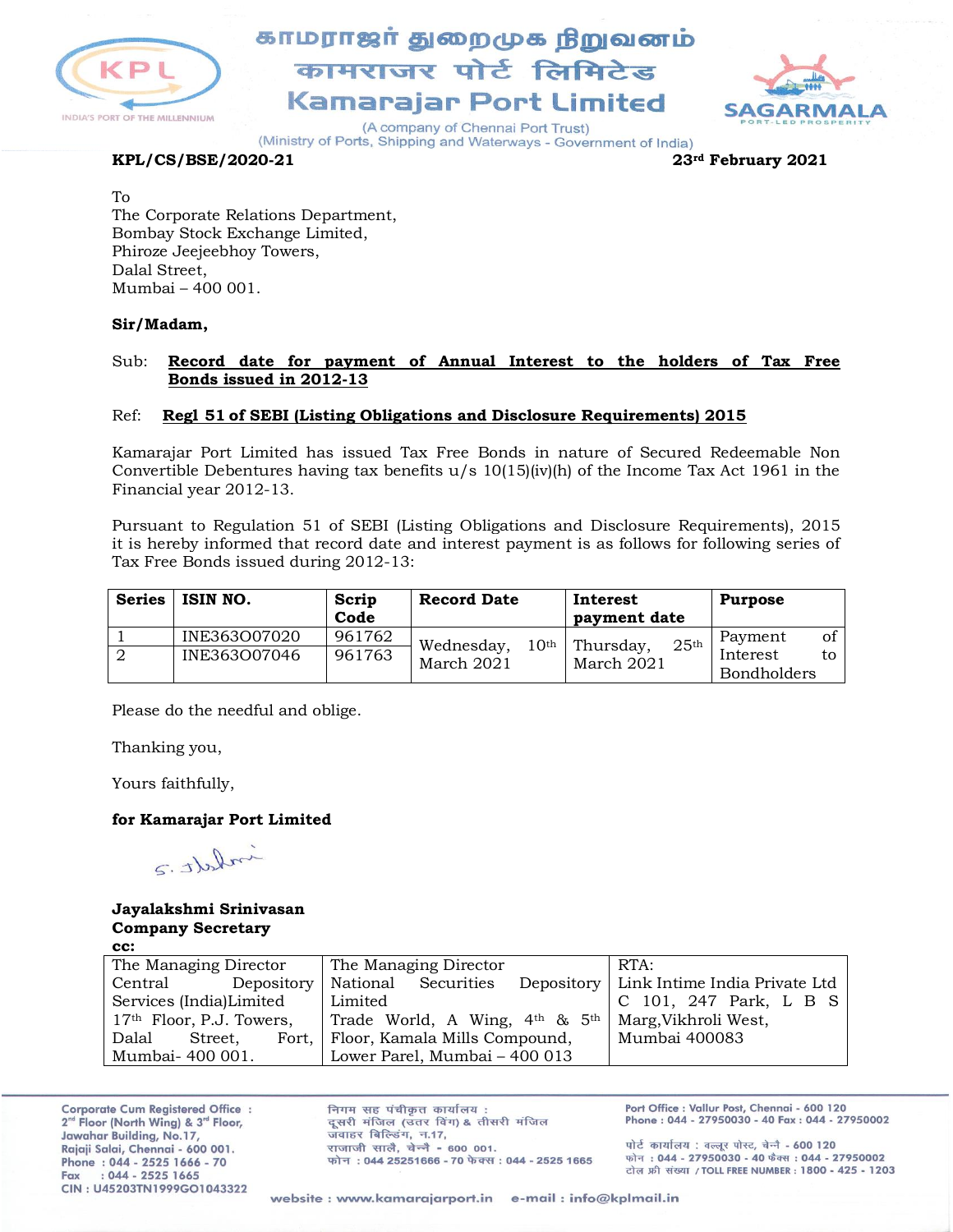

## காமராஜர் துறைமுக நிறுவனம் कामराजर पोर्ट लिमिटेड **Kamarajar Port Limited**



(A company of Chennai Port Trust) (Ministry of Ports, Shipping and Waterways - Government of India)

### **KPL/CS/BSE/2020-21 23rd February 2021**

To The Corporate Relations Department, Bombay Stock Exchange Limited, Phiroze Jeejeebhoy Towers, Dalal Street, Mumbai – 400 001.

### **Sir/Madam,**

### Sub: **Record date for payment of Annual Interest to the holders of Tax Free Bonds issued in 2012-13**

### Ref: **Regl 60 of SEBI (Listing Obligations and Disclosure Requirements) 2015**

Kamarajar Port Limited has issued Tax Free Bonds in nature of Secured Redeemable Non Convertible Debentures having tax benefits  $u/s$  10(15)(iv)(h) of the Income Tax Act 1961 in the Financial year 2012-13.

Pursuant to Regulation 60 of SEBI (Listing Obligations and Disclosure Requirements) 2015 it is hereby informed that record date and interest payment is as follows for following series of Tax Free Bonds issued during 2012-13:

| <b>Series</b> | ISIN NO.     | Scrip<br>Code | <b>Record Date</b>          | Interest<br>payment date      | <b>Purpose</b>     |
|---------------|--------------|---------------|-----------------------------|-------------------------------|--------------------|
|               | INE363O07020 | 961762        | $10^{\rm th}$<br>Wednesday, | Thursday,<br>25 <sup>th</sup> | of '<br>Payment    |
|               | INE363007046 | 961763        | March 2021                  | March 2021                    | Interest<br>to.    |
|               |              |               |                             |                               | <b>Bondholders</b> |

Please do the needful and oblige.

Thanking you,

Yours faithfully,

### **for Kamarajar Port Limited**

inhatt.

### **Jayalakshmi Srinivasan Company Secretary**

**cc:**

| The Managing Director      | The Managing Director                                                       | RTA:                                       |
|----------------------------|-----------------------------------------------------------------------------|--------------------------------------------|
| Depository<br>Central      | National Securities                                                         | Depository   Link Intime India Private Ltd |
| Services (India)Limited    | Limited                                                                     | C 101, 247 Park, L B S                     |
| $17th$ Floor, P.J. Towers, | Trade World, A Wing, 4 <sup>th</sup> & 5 <sup>th</sup> Marg, Vikhroli West, |                                            |
| Dalal<br>Street.           | Fort, Floor, Kamala Mills Compound,                                         | Mumbai 400083                              |
| Mumbai- 400 001.           | Lower Parel, Mumbai - 400 013                                               |                                            |

**Corporate Cum Registered Office:** 2<sup>nd</sup> Floor (North Wing) & 3<sup>rd</sup> Floor, Jawahar Building, No.17, Rajaji Salai, Chennai - 600 001. Phone: 044 - 2525 1666 - 70  $: 044 - 2525$  1665 Fax CIN: U45203TN1999GO1043322

निगम सह पंचीकृत कार्यालय: दूसरी मंजिल (उतर विंग) & तीसरी मंजिल जवाहर बिल्डिंग, न.17, राजाजी सालै. चेन्नै - 600 001. फोन: 044 25251666 - 70 फेक्स: 044 - 2525 1665 Port Office : Vallur Post, Chennai - 600 120 Phone: 044 - 27950030 - 40 Fax: 044 - 27950002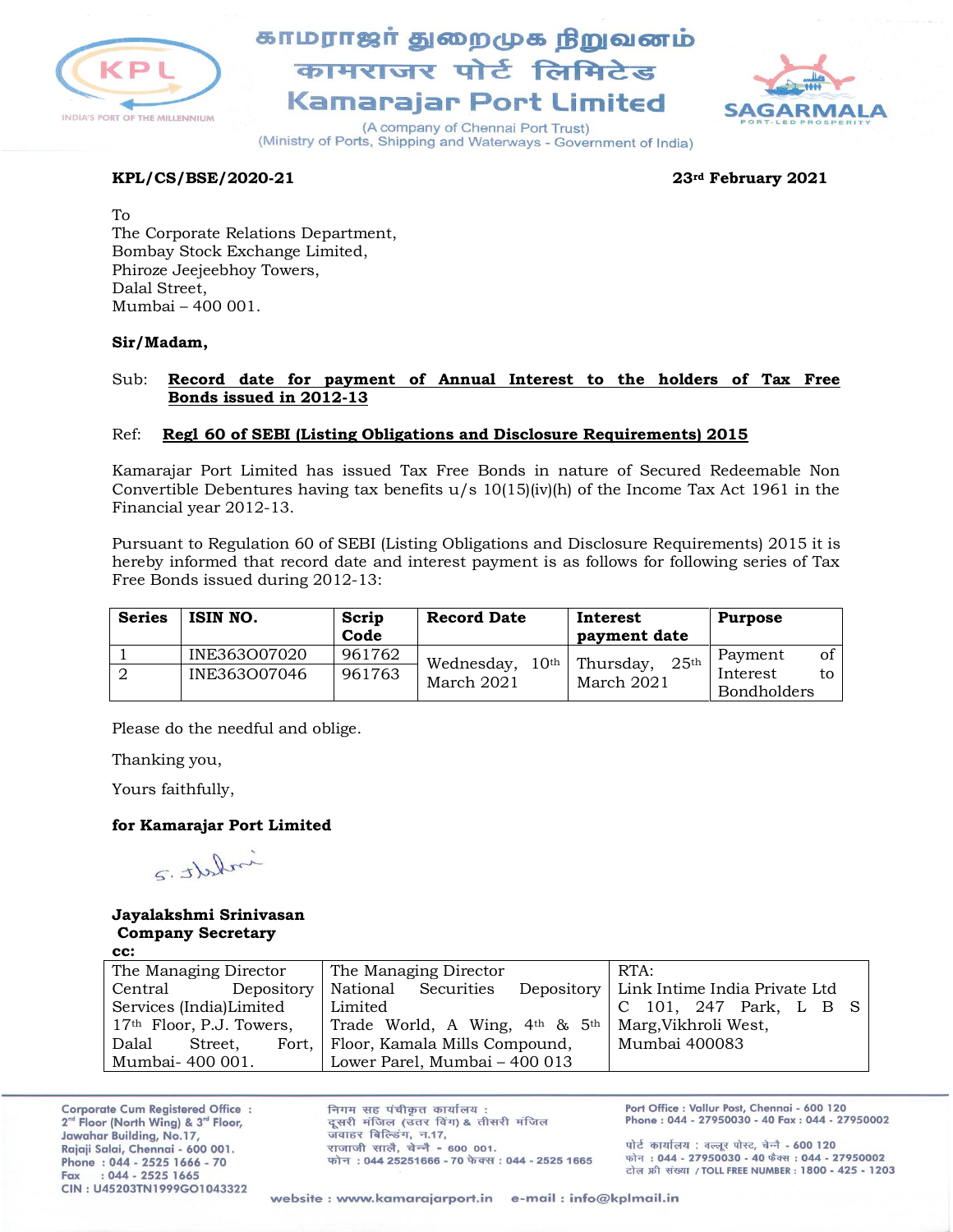

## காமராஜர் துறைமுக நிறுவனம் कामराजर पोर्ट लिमिटेड Kamaraiar Port Limited



(A company of Chennai Port Trust) (Ministry of Ports, Shipping and Waterways - Government of India)

### **KPL/CS/BSE/2020-21 23rd February 2021**

To

The Corporate Relations Department, Bombay Stock Exchange Limited, Phiroze Jeejeebhoy Towers, Dalal Street, Mumbai – 400 001.

### **Sir/Madam,**

### Sub: **Record date for payment of Annual Interest to the holders of Tax Free Bonds issued in 2013-14**

### Ref: **Regl 50(1) of SEBI (Listing Obligations and Disclosure Requirements) 2015**

Kamarajar Port Limited (Erstwhile Ennore Port Limited ) has issued Tax Free Bonds in nature of Secured Redeemable Non Convertible Debentures having tax benefits u/s 10(15)(iv)(h) of the Income Tax Act 1961 in the Financial year 2013-14.

Pursuant to Regulation 50(1) of SEBI (Listing Obligations and Disclosure Requirements) 2015 it is hereby informed that record date and interest payment is as follows for following series of Tax Free Bonds issued during 2013-14:

| <b>Series</b> | ISIN NO.     | <b>Scrip Code</b> | <b>Record Date</b>                      | Interest<br>payment date | <b>Purpose</b>            |
|---------------|--------------|-------------------|-----------------------------------------|--------------------------|---------------------------|
| 1Α            | INE363007053 | 961843            |                                         |                          |                           |
| 2A            | INE363007061 | 961845            |                                         |                          |                           |
| 3A            | INE363007079 | 961847            | Wednesday,<br>March<br>10 <sup>th</sup> | Thursday, 25th           | οf<br>Payment<br>Interest |
| 1B            | INE363007087 | 961849            | 2021                                    | March 2021               | to<br><b>Bondholders</b>  |
| 2B            | INE363O07095 | 961851            |                                         |                          |                           |
| 3B            | INE363007103 | 961853            |                                         |                          |                           |

Please do the needful and oblige.

Thanking you,

Yours faithfully, **for Kamarajar Port Limited**

indett.2

#### **Jayalakshmi Srinivasan Company Secretary cc:**

| The Managing Director              | The Managing Director                                          | RTA:                   |
|------------------------------------|----------------------------------------------------------------|------------------------|
| <b>Central Depository Services</b> | National Securities Depository   Link Intime India Private Ltd |                        |
| (India) Limited                    | Limited                                                        | C 101, 247 Park, L B S |
| 17th Floor, P.J. Towers,           | Trade World, A Wing, $4th$ & $5th$                             | Marg, Vikhroli West,   |
| Dalal Street, Fort, Mumbai-        | Floor, Kamala Mills Compound,                                  | Mumbai 400083          |
| 400 001.                           | Lower Parel, Mumbai - 400 013                                  |                        |

**Corporate Cum Registered Office:** 2<sup>nd</sup> Floor (North Wing) & 3<sup>rd</sup> Floor, Jawahar Building, No.17, Rajaji Salai, Chennai - 600 001. Phone: 044 - 2525 1666 - 70  $: 044 - 2525$  1665 Fax CIN: U45203TN1999GO1043322

निगम सह पंचीकृत कार्यालय: दूसरी मंजिल (उतर विंग) & तीसरी मंजिल जवाहर बिल्डिंग, न.17, राजाजी सालै. चेन्नै - 600 001. फोन: 044 25251666 - 70 फेक्स: 044 - 2525 1665 Port Office : Vallur Post, Chennai - 600 120 Phone: 044 - 27950030 - 40 Fax: 044 - 27950002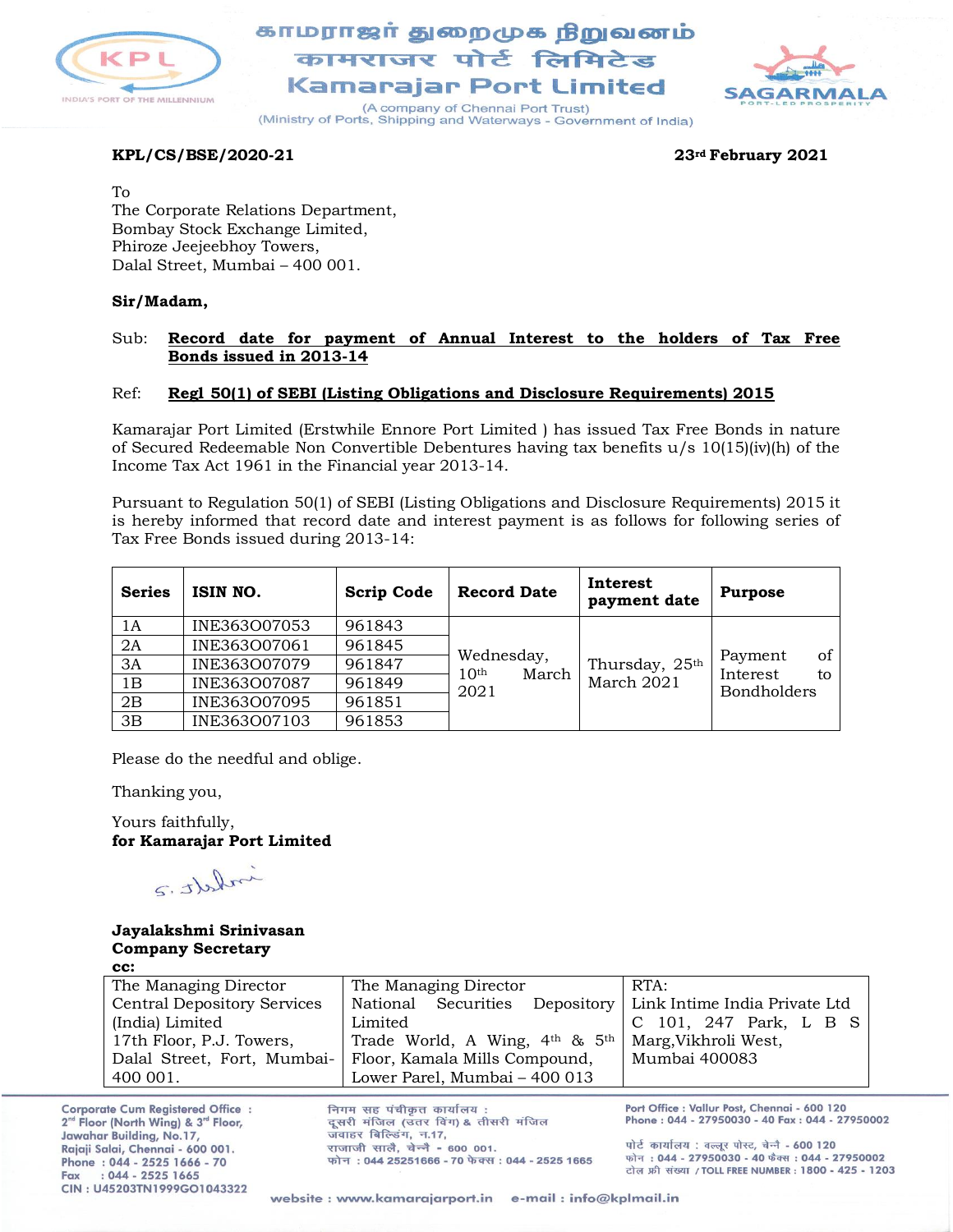

## காமராஜா் துறைமுக நிறுவனம் कामराजर पोर्ट लिमिटेड Kamaraiar Port Limited



(A company of Chennai Port Trust) (Ministry of Ports, Shipping and Waterways - Government of India)

### **KPL/CS/BSE/2020-21 23rd February 2021**

To

The Corporate Relations Department, Bombay Stock Exchange Limited, Phiroze Jeejeebhoy Towers, Dalal Street, Mumbai – 400 001.

### **Sir/Madam,**

### Sub: **Record date for payment of Annual Interest to the holders of Tax Free Bonds issued in 2013-14**

### Ref: **Regl 51 of SEBI (Listing Obligations and Disclosure Requirements) 2015**

Kamarajar Port Limited (Erstwhile Ennore Port Limited ) has issued Tax Free Bonds in nature of Secured Redeemable Non Convertible Debentures having tax benefits u/s 10(15)(iv)(h) of the Income Tax Act 1961 in the Financial year 2013-14.

Pursuant to Regulation 51 of SEBI (Listing Obligations and Disclosure Requirements) 2015 it is hereby informed that record date and interest payment is as follows for following series of Tax Free Bonds issued during 2013-14:

| <b>Series</b> | ISIN NO.     | <b>Scrip Code</b> | <b>Record Date</b>                      | Interest<br>payment date | <b>Purpose</b>            |
|---------------|--------------|-------------------|-----------------------------------------|--------------------------|---------------------------|
| 1A            | INE363007053 | 961843            |                                         |                          |                           |
| 2A            | INE363O07061 | 961845            |                                         |                          |                           |
| 3A            | INE363O07079 | 961847            | Wednesday,<br>March<br>10 <sup>th</sup> | Thursday, 25th           | of<br>Payment<br>Interest |
| 1B            | INE363O07087 | 961849            | 2021                                    | March 2021               | to<br><b>Bondholders</b>  |
| 2B            | INE363007095 | 961851            |                                         |                          |                           |
| 3B            | INE363007103 | 961853            |                                         |                          |                           |

Please do the needful and oblige.

Thanking you,

Yours faithfully, **for Kamarajar Port Limited**

infect: 2

#### **Jayalakshmi Srinivasan Company Secretary cc:**

| .                                  |                                                                |                        |
|------------------------------------|----------------------------------------------------------------|------------------------|
| The Managing Director              | The Managing Director                                          | RTA:                   |
| <b>Central Depository Services</b> | National Securities Depository   Link Intime India Private Ltd |                        |
| (India) Limited                    | Limited                                                        | C 101, 247 Park, L B S |
| 17th Floor, P.J. Towers,           | Trade World, A Wing, 4th & 5th                                 | Marg, Vikhroli West,   |
| Dalal Street, Fort, Mumbai-        | Floor, Kamala Mills Compound,                                  | Mumbai 400083          |
| 400 001.                           | Lower Parel, Mumbai - 400 013                                  |                        |

**Corporate Cum Registered Office:** 2<sup>nd</sup> Floor (North Wing) & 3<sup>rd</sup> Floor, Jawahar Building, No.17, Rajaji Salai, Chennai - 600 001. Phone: 044 - 2525 1666 - 70  $: 044 - 2525$  1665 Fax CIN: U45203TN1999GO1043322

निगम सह पंचीकृत कार्यालय: दूसरी मंजिल (उतर विंग) & तीसरी मंजिल जवाहर बिल्डिंग, न.17, राजाजी सालै. चेन्नै - 600 001. फोन: 044 25251666 - 70 फेक्स: 044 - 2525 1665 Port Office : Vallur Post, Chennai - 600 120 Phone: 044 - 27950030 - 40 Fax: 044 - 27950002